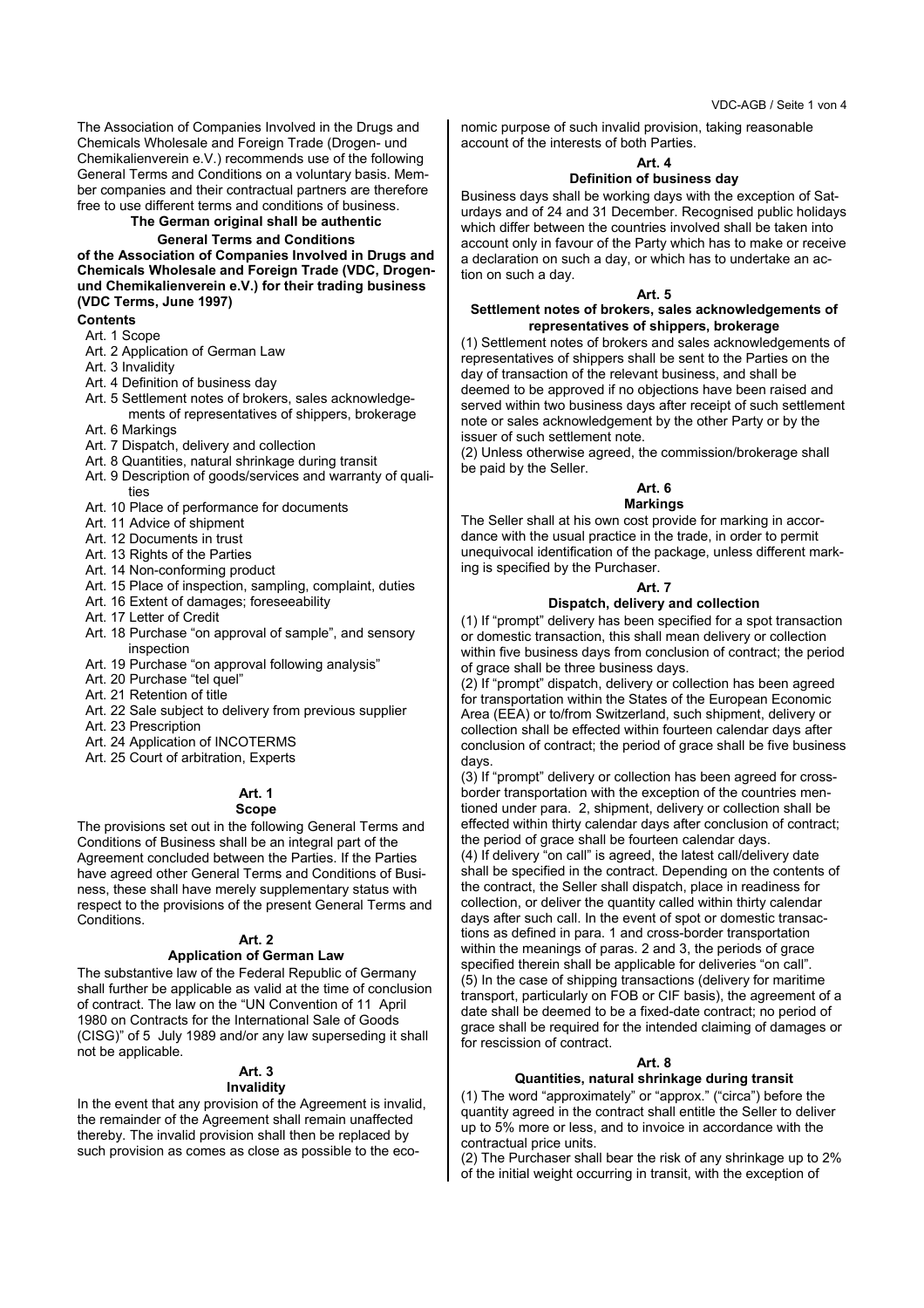transit in domestic business or business within the EEA or with Switzerland. If the sale has been made on the basis of weight delivered, the Seller shall bear the full risk of natural shrinkage up to delivery; if in the case of purchases by weight delivered (= weight on arrival) it is not possible to determine the weight on loading due to loss of goods, or if the goods have increased in weight due to damage, invoicing shall be effected on the basis of the net weight on shipment, minus the loss in weight which is known by experience to occur in transit, whereby such loss in weight shall if necessary be determined by experts.

## **Art. 9**

#### **Description of goods/services and warranty of qualities**

(1) Unless otherwise specified, descriptions of goods and services shall not at the same time be considered warranty of qualities.

(2) The qualities of a sample are not automatically to be considered as warranty of qualities, but only as agreed quality characteristics. Any warranty of qualities shall remain unaffected thereby.

#### **Art. 10**

#### **Place of performance for documents**

The place of performance for the delivery and submission of documents shall be the registered place of business of the Purchaser.

## **Art. 11**

## **Advice of shipment**

The Seller shall be required to notify the Purchaser of shipment, without delay and by the fastest possible means, indicating date of shipment, means of transport, number of shipment paper, type of goods, number of packages, and quantity.

#### **Art. 12**

#### **Documents in trust**

Documents received in trust shall be returned to the Seller by 16.00 hours of the third business day following the day of delivery of such documents, otherwise such documents shall be considered approved by the Purchaser. If the Purchaser makes use of such documents without having been permitted by the Seller to do so, the documents shall be deemed to be approved.

#### **Art. 13 Rights of the Parties**

(1) If the debtor is in delay with fulfilment of a principal performance, the creditor can after elapse of a specified period of grace either continue to insist on performance or rescind the contract and claim damages for non-fulfilment. (2) Such period of grace must be at least three business days and need not exceed a maximum of fourteen business days. The specific provisions of Art. 7 remain unaffected thereby.

(3) Principal performances shall be the delivery (shipping, collection) of the goods, delivery of the documents, payment of the purchase price, call-off of the products, and any other performances described as principal performances in other provisions of the present General Terms and Conditions.

## **Art. 14**

## **Non-conforming product**

(1) In the event of non-conformity to the contract, the Purchaser may require rescission of the contract rather than reduction of purchase price only if the reduction in value is more than 15%.

(2) In the case of fungible goods, the Seller shall not be required to provide replacement delivery, but shall be entitled to do so. The Purchaser may call upon the Seller to declare within three business days whether he will provide a replacement delivery or not. If the Seller makes no declaration, he shall lose his right to provide replacement delivery.

#### **Art. 15**

#### **Place of inspection, sampling, complaint, duties**

(1) Inspection of the goods shall take place at the destination. The Purchaser shall inform the Seller of the destination. The destination for the purposes of the following clauses shall be the place at which the Purchaser had or could have had his first opportunity to examine the goods following their arrival. By way of exception in the case of container shipment (shipment of the products by the Seller in a container), the destination shall be the place intended by the last recipient of the container for unloading the goods from the container.

(2) Any complaints due to defects, wrong delivery and/or wrong quantity shall be made by the Purchaser to the Seller without delay, and not later than eight business days after delivery at the destination. Such complaint shall not be valid unless made in writing. Proper inspection shall require the taking of representative samples selected by the random principle in accordance with the generally applicable or sector-specific rules, and analysis by a laboratory, except insofar as defects can be determined by commercial inspection or by sensory examination.

(3) Complaints need be acknowledged by the Seller only if the goods are in their original condition until he has the opportunity for examination of the complaint (to be effected without delay). "Original condition" means that, apart from a quantity required for examination purposes (this quantity to be generously defined), the Seller must not have started to process the goods, to unpack them or repack them, or to use them in any other way. The Purchaser shall give the Seller the opportunity to convince himself of the non-conformity of the goods. In particular, he shall upon request make available without delay the goods which are subject of the complaint, or samples thereof.

(4) If deficiencies are found such as could only be established by calling upon the services of an expert, the Purchaser can make valid complaint if he effects delivery of such complaint within three days after receiving the result of the analysis, or at the latest within three weeks from arrival of the goods at the contractually defined destination.

(5) If a properly raised complaint does not reach the recipient, the complaint shall be deemed to be made in due time if the Purchaser issues a reminder for remediation of the defect within one month after the first making of the complaint, or if he makes a renewed complaint within that period.

(6) If the goods are found not to be in conformity with the contract, the Purchaser shall not be permitted to remove from the contractual destination goods which are subject to complaint due to patent defect(s) and are still in their original condition, until:

a) their characteristics have been established by an expert report in accordance with the VDC rules of procedure for experts or the regulations of the Hamburg Chamber of Commerce for quality assessment by experts; or b) samples have been taken in accordance with the usual regulations, at the cost of the Purchaser, by recognised, neutral samplers, or sealed samples have been taken jointly by the Purchaser and the Seller or their respective authorised representatives (samples taken in this manner shall then be the only definitive references); at least three sealed samples each and one open sample each shall be prepared for the Purchaser and the Seller; or

c) the characteristics have been determined otherwise by a neutral examiner, i.e. by a court recognised expert or an expert nominated by the Chamber of Commerce.

(7) In the event of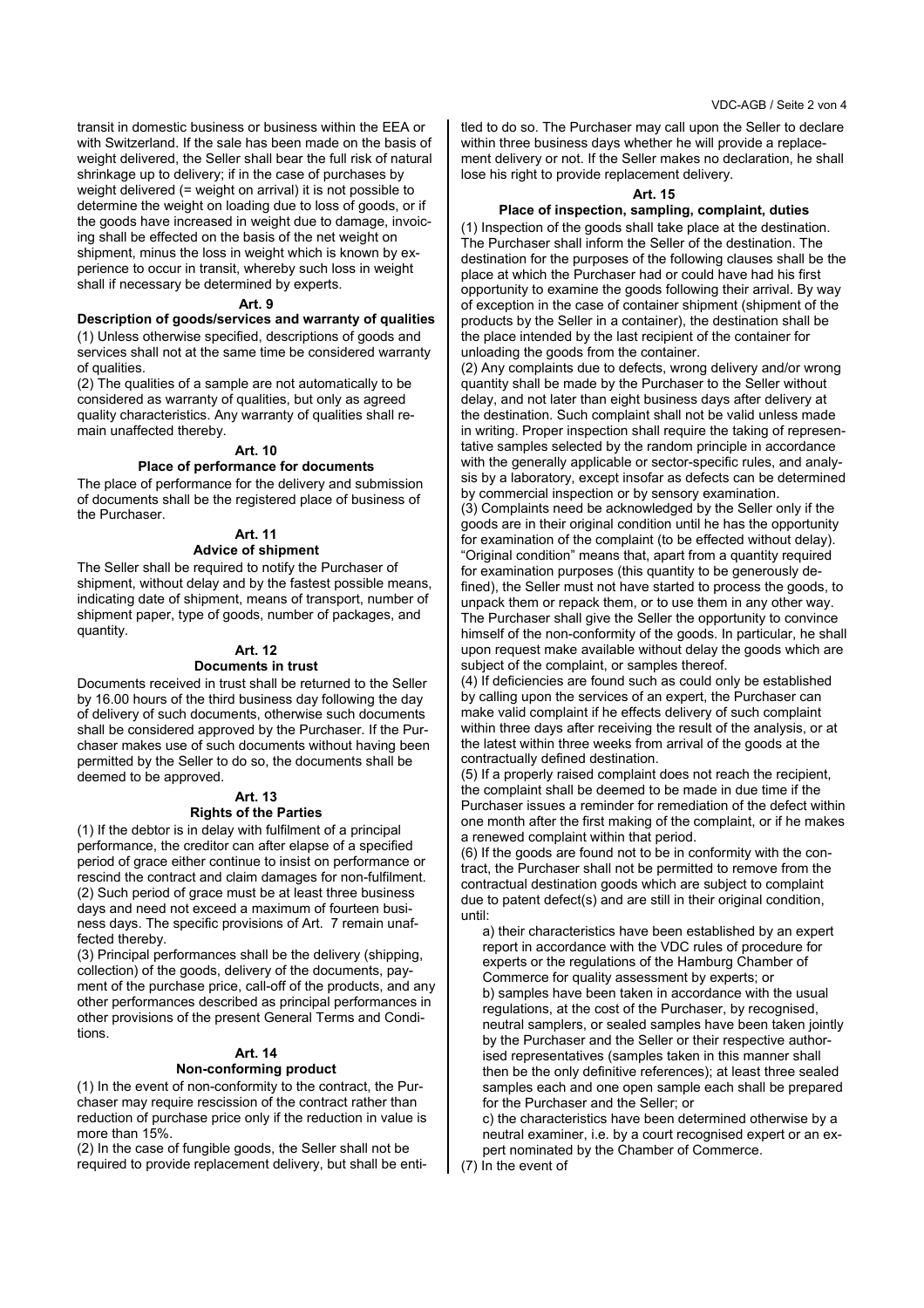a) a transaction under a documentary letter of credit b) an FCA, CPT, CIP or EXW, etc. transaction, where the Purchaser has resold the goods with the provision that his subsequent purchaser shall collect the goods from the railway or forwarding agent,

it shall suffice for securing of the rights of the Purchaser that he passes on a notice of non-conformity from his subsequent purchaser without delay; however, the Purchaser shall be required to ensure timely transmission of such notice by his subsequent purchaser or if applicable the latter's subsequent purchasers.

(8) If a complaint is not made in due time or not in the proper manner as specified in this Article, or if the Purchaser fails to fulfil or fails to fulfil properly any of his duties as set out in this Article, the goods shall be deemed to be approved.

## **Art. 16**

## **Extent of damages; foreseeability**

(1) The damages to be paid for a contractual violation by one Party shall comprise the loss incurred by the other Party as a consequence of the violation of the contract, including loss of profit. However such damages shall not exceed the loss which the infringing Party foresaw as a possible consequence of violation of contract at the time of conclusion of contract, or which it should have foreseen taking account of the circumstances which it knew or should have known.

(2) In the case of a covering transaction, if it is clear that the contract is no longer to be executed, the difference between the contractual price and the price of the covering transaction may be claimed as damages; if a covering transaction is not carried out, the difference between the contractual price and the market price at the time of establishment of non-execution shall be effective; in either case, claims to further damages are not excluded.

(3) The rules on claims for damage shall also be applicable in the case of personal liability of the legal representative or person employed by a Party for fulfilment of an obligation. (4) Any claims by the damaged Party on the basis of the Product Liability Act shall remain unaffected by the exclusions and restrictions of liability set out in these General Terms and Conditions.

#### **Art. 17 Letter of Credit**

If the Parties have agreed on the opening of a letter of credit for payment of the purchase price, the Purchaser shall open such letter of credit in due time before the beginning of the shipping or dispatch time. Ensuring timely opening of the letter of credit is a principal performance within the meaning of Art. 13 para. 3.

## **Art. 18**

## **Purchase "on approval of sample", and sensory inspection**

(1) A purchase "on approval of sample" is concluded on condition that the Purchaser accepts the sample. The sample shall be deemed to be accepted if the Purchaser has not declared the contrary within five business days of receipt of the sample.

(2) The Seller shall submit to the Purchaser a sample which belongs to the type of product covered by the contract concluded, which corresponds to the agreed designation of the goods, and which is of at least commercial fair average quality. For sales within the Federal Republic of Germany, the sample submitted shall be admissible for putting into circulation under the legal provisions applicable for the purpose of application of the product. The Seller shall be informed of the purpose of application. The Purchaser must accept the sample if it meets the conditions of the present paragraph. The duties of this paragraph are principal performances within the meaning of Art. 13, para. 3. (3) The goods delivered may have a value inferior to the level of the sample by not more than 5%.

#### **Art. 19**

## **Purchase "on approval following analysis"**

(1) In the event of a purchase "on approval following analysis", the approval of the sample shall be at the discretion of the Purchaser; the purchase shall be deemed not to be effected if the Purchaser declares to the Seller that he does not wish to accept the goods.

(2) The Purchaser must make such declaration not later than on the 21<sup>st</sup> business day after receipt of the sample. If he does not make such declaration in due time, the purchase shall be deemed to be agreed unconditionally, and the product shall be deemed to be approved.

(3) The Seller shall be required to provide to the Purchaser a product which belongs to the agreed category of products, and which corresponds to the agreed designation of goods. This shall be a principal performance within the meaning of Art. 13, para. 3; the criterion for calculation of damage shall be goods of commercially fair average quality.

## **Art. 20**

## **Purchase "tel quel"**

In the case of product purchased "tel quel" ("as is"), the Purchaser shall be obliged to accept any goods, regardless of their quality, which conform to the agreed type and goods description.

#### **Art. 21 Retention of title**

## (1) Products delivered under retention of title shall remain the property of the Seller until complete fulfilment of the purchase price claim and fulfilment of all due, not-yet-due or conditional receivables resulting from mutual business relations, including

any bills receivable. (2) Processing of goods subject to retention of title shall in all cases be deemed to be by order of the Seller, without any obligations thereby arising for the Seller. The Seller shall have title to any new object created by such processing. If goods subject to retention of title are processed, mixed, blended or compounded with other goods not belonging to the Seller, the Seller shall have co-property in the new object, in a proportion equivalent to the proportion between the value of the goods subject to retention of title and the value of the other goods at the time of processing, etc. The Purchaser transfers as of now any coproperty rights arising for him in the cases mentioned in the previous sentence, to the value of the goods subject to retention of title.

(3) The Purchaser shall be entitled, subject to the provisions of para. 7 below, to sell the goods subject to retention of title within the framework of the ordinary course of business, specifying retention of title. The Purchaser assigns to the Seller as of now and in advance all claims arising for him from any re-sale of the goods subject to retention of title or to any such goods arising from their processing, blending, mixing, or compounding. This shall apply even if the goods are sold together with other goods not belonging to the Seller at a single price. If a third party has acquired property or co-property rights to the goods by statutory regulation as a result of processing, blending, mixing or compounding, the Purchaser hereby assigns to the Seller as of now and in advance any claims arising for him against such third party. Assignments under this paragraph shall always be effected only up to the amount of the value of the goods subject to retention of title. The Purchaser shall be entitled to